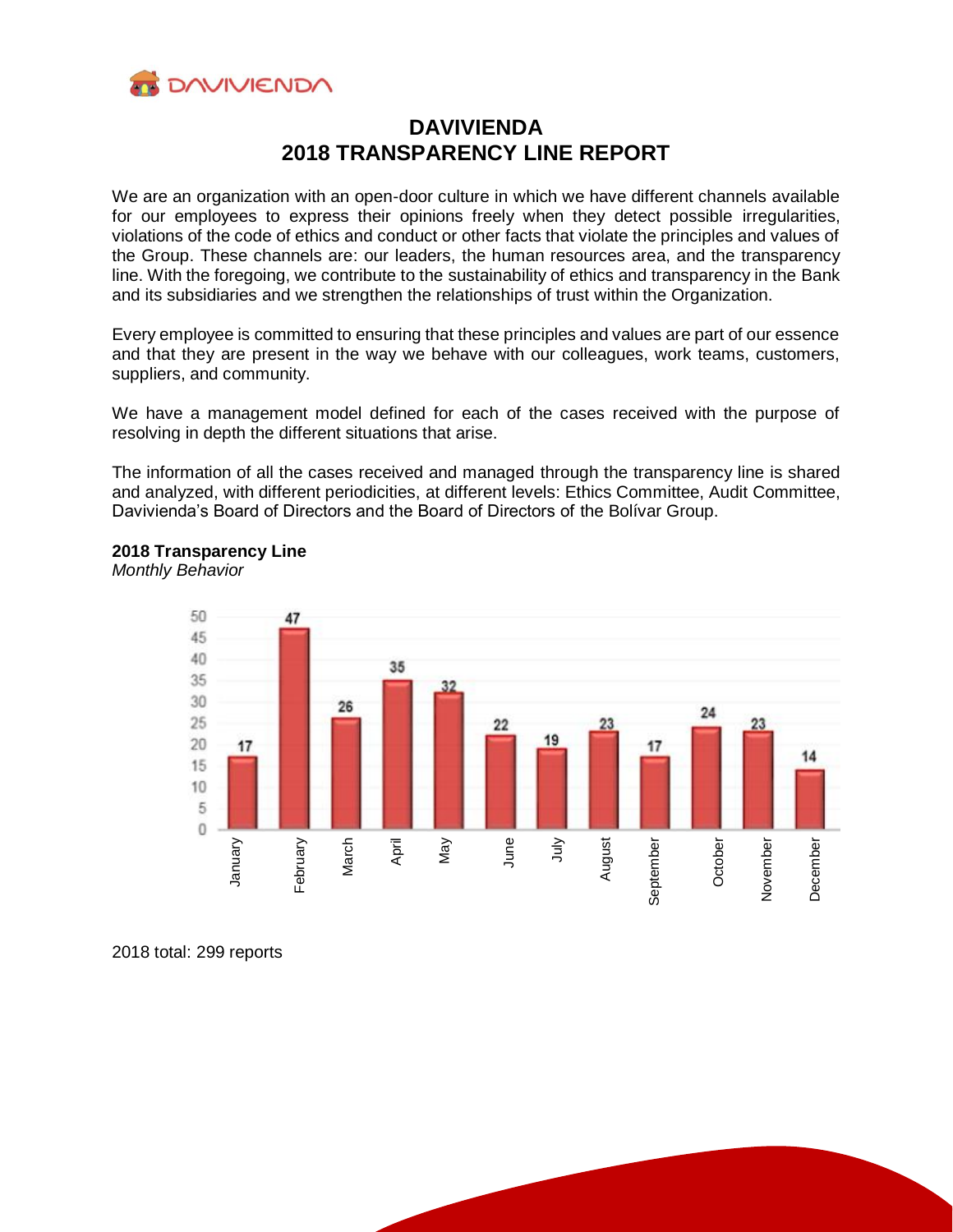

## **2018 Transparency Line** *Issues object of report*



### **2018 Transparency Line** *Cases by categories*

| <b>Issues</b>                 | <b>Reasons</b>                          | <b>Number</b> |
|-------------------------------|-----------------------------------------|---------------|
| <b>WORK</b>                   | Working environment                     | 137           |
|                               | Abuse of office                         | 27            |
|                               | <b>Discrimination</b>                   |               |
|                               | Inadequate behavior                     | 22            |
|                               | Workplace harassment                    |               |
|                               | Conflict of interest                    | 23            |
| <b>FRAUD OR BAD PRACTICES</b> | Fraud                                   | 21            |
|                               | Control, law, and regulation violations | 14            |
|                               | Poor business practices                 | 16            |
|                               | <b>IT</b> crimes                        | 9             |
|                               | Deviation in processes                  | 10            |
|                               | Disclosure of confidential information  | 9             |
|                               | Theft and/or misplacement               | 2             |
|                               | Inadequate offerings                    | 2             |
|                               | <b>Bad practices</b>                    | 2             |
|                               | Misuse of resources                     |               |
|                               | Disloyal Management                     | 0             |
|                               | Free of charge services                 |               |
|                               | Corporate Image Issues                  |               |
|                               | Loss of assets                          | 0             |
| <b>TOTAL:</b>                 |                                         | 299           |

\* Note: Of the 299 cases received in 2018 through the transparency line, 52% were closed with corrective actions and 48% correspond to cases that were deemed not pertinent, because of incorrect or insufficient information.